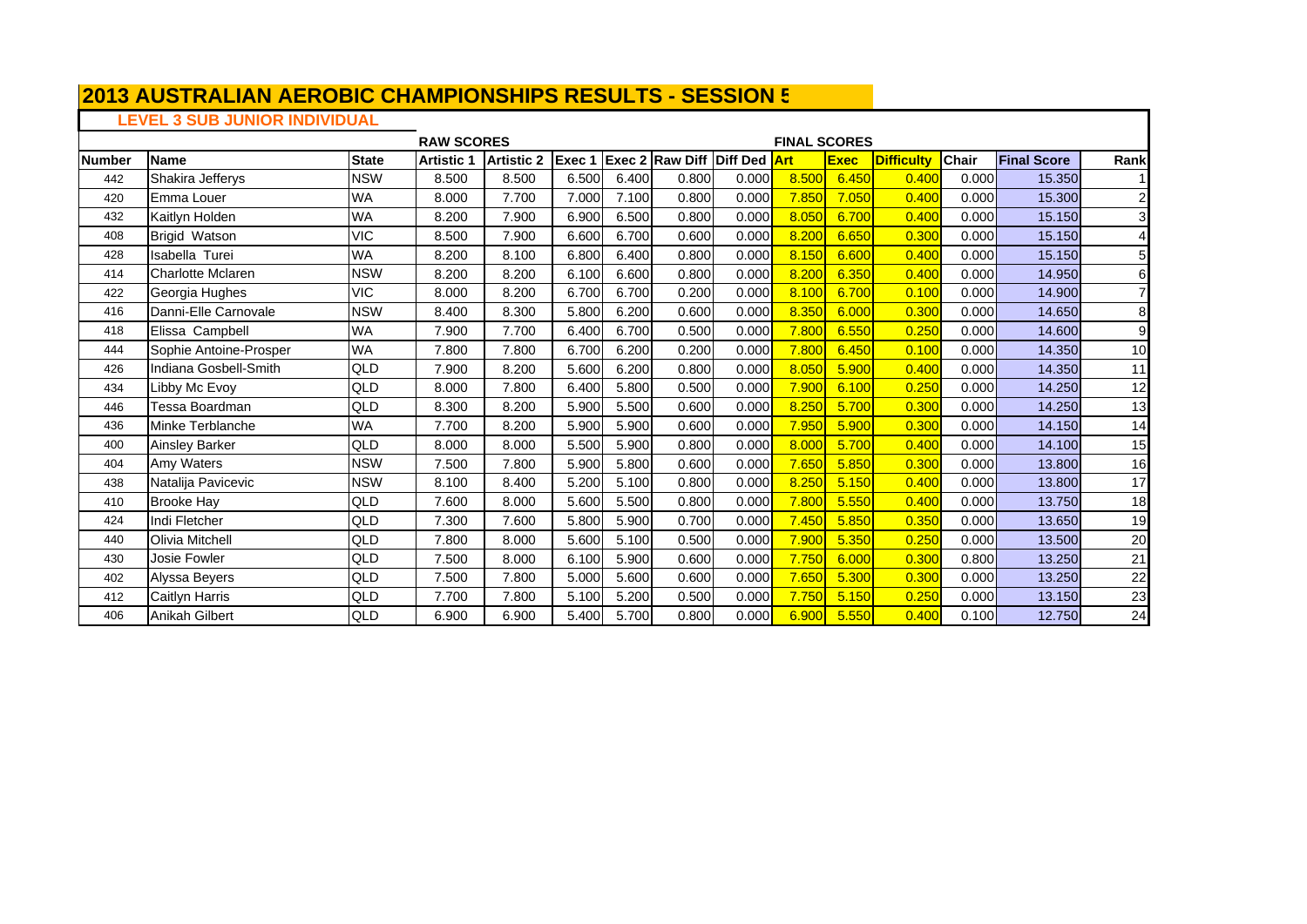## **LEVEL 4 INTERMEDIATE PAIR**

|               |                                         |              |                   | <b>RAW SCORES</b><br><b>FINAL SCORES</b><br><b>Exec 2 Raw Diff Diff Ded Art</b> |        |       |       |       |       |             |                   |              |                    |                         |  |
|---------------|-----------------------------------------|--------------|-------------------|---------------------------------------------------------------------------------|--------|-------|-------|-------|-------|-------------|-------------------|--------------|--------------------|-------------------------|--|
| <b>Number</b> | <b>Name</b>                             | <b>State</b> | <b>Artistic 1</b> | <b>Artistic 2</b>                                                               | Exec 1 |       |       |       |       | <b>Exec</b> | <b>Difficulty</b> | <b>Chair</b> | <b>Final Score</b> | Rank                    |  |
| 407           | Nikita Lloyd, Carissa Uno               | <b>NSW</b>   | 7.900             | 7.400                                                                           | 7.300  | 7.000 | 0.800 | 0.000 | 7.650 | 7.150       | 0.400             | 0.000        | 15.200             |                         |  |
| 411           | Skye De Gouveia, Chloe<br>Plazanin      | <b>NSW</b>   | 7.500             | 7.500                                                                           | 6.400  | 6.100 | 0.700 | 0.000 | 7.500 | 6.250       | 0.350             | 0.000        | 14.100             | $\overline{\mathbf{c}}$ |  |
| 409           | Sarah Cloughessy, Alice Webber QLD      |              | 7.400             | 6.900                                                                           | 6.000  | 5.800 | 0.800 | 0.000 | 7.150 | 5.900       | 0.400             | 0.000        | 13.450             | 3                       |  |
| 403           | Emily Tonkin, Jasmine Wholton           | <b>QLD</b>   | 6.900             | 6.600                                                                           | 6.300  | 6.200 | 0.800 | 0.000 | 6.750 | 6.250       | 0.400             | 0.200        | 13.200             | 4                       |  |
| 413           | Sophie Carozza, Meg Gill                | QLD          | 7.000             | 7.200                                                                           | 5.800  | 5.700 | 0.600 | 0.000 | 7.100 | 5.750       | 0.300             | 0.000        | 13.150             | 5                       |  |
| 401           | Brooke Little, Kenja Wilson             | QLD          | 6.300             | 6.500                                                                           | 6.300  | 6.100 | 0.500 | 0.000 | 6.400 | 6.200       | 0.250             | 0.000        | 12.850             | 6                       |  |
| 405           | Isabelle Holder, Tayla Linton-<br>Smith | QLD          | 6.600             | 7.000                                                                           | 5.700  | 5.400 | 0.200 | 0.000 | 6.800 | 5.550       | 0.100             | 0.000        | 12.450             | 7                       |  |
|               |                                         |              | 0.000             | 0.000                                                                           | 0.000  | 0.000 | 0.000 | 0.000 | 0.000 | 0.000       | 0.000             | 0.000        | 0.000              | 8                       |  |
|               |                                         |              | 0.000             | 0.000                                                                           | 0.000  | 0.000 | 0.000 | 0.000 | 0.000 | 0.000       | 0.000             | 0.000        | 0.000              | 8                       |  |
|               |                                         |              | 0.000             | 0.000                                                                           | 0.000  | 0.000 | 0.000 | 0.000 | 0.000 | 0.000       | 0.000             | 0.000        | 0.000              | 8                       |  |
|               |                                         |              | 0.000             | 0.000                                                                           | 0.000  | 0.000 | 0.000 | 0.000 | 0.000 | 0.000       | 0.000             | 0.000        | 0.000              | 8                       |  |
|               |                                         |              | 0.000             | 0.000                                                                           | 0.000  | 0.000 | 0.000 | 0.000 | 0.000 | 0.000       | 0.000             | 0.000        | 0.000              | 8                       |  |
|               |                                         |              | 0.000             | 0.000                                                                           | 0.000  | 0.000 | 0.000 | 0.000 | 0.000 | 0.000       | 0.000             | 0.000        | 0.000              | 8                       |  |
|               |                                         |              | 0.000             | 0.000                                                                           | 0.000  | 0.000 | 0.000 | 0.000 | 0.000 | 0.000       | 0.000             | 0.000        | 0.000              | 8                       |  |
|               |                                         |              | 0.000             | 0.000                                                                           | 0.000  | 0.000 | 0.000 | 0.000 | 0.000 | 0.000       | 0.000             | 0.000        | 0.000              | 8                       |  |
|               |                                         |              | 0.000             | 0.000                                                                           | 0.000  | 0.000 | 0.000 | 0.000 | 0.000 | 0.000       | 0.000             | 0.000        | 0.000              | 8                       |  |
|               |                                         |              | 0.000             | 0.000                                                                           | 0.000  | 0.000 | 0.000 | 0.000 | 0.000 | 0.000       | 0.000             | 0.000        | 0.000              | 8                       |  |
|               |                                         |              | 0.000             | 0.000                                                                           | 0.000  | 0.000 | 0.000 | 0.000 | 0.000 | 0.000       | 0.000             | 0.000        | 0.000              | 8                       |  |
|               |                                         |              | 0.000             | 0.000                                                                           | 0.000  | 0.000 | 0.000 | 0.000 | 0.000 | 0.000       | 0.000             | 0.000        | 0.000              | 8                       |  |
|               |                                         |              | 0.000             | 0.000                                                                           | 0.000  | 0.000 | 0.000 | 0.000 | 0.000 | 0.000       | 0.000             | 0.000        | 0.000              | 8                       |  |
|               |                                         |              | 0.000             | 0.000                                                                           | 0.000  | 0.000 | 0.000 | 0.000 | 0.000 | 0.000       | 0.000             | 0.000        | 0.000              | 8                       |  |
|               |                                         |              | 0.000             | 0.000                                                                           | 0.000  | 0.000 | 0.000 | 0.000 | 0.000 | 0.000       | 0.000             | 0.000        | 0.000              | 8                       |  |
|               |                                         |              | 0.000             | 0.000                                                                           | 0.000  | 0.000 | 0.000 | 0.000 | 0.000 | 0.000       | 0.000             | 0.000        | 0.000              | 8                       |  |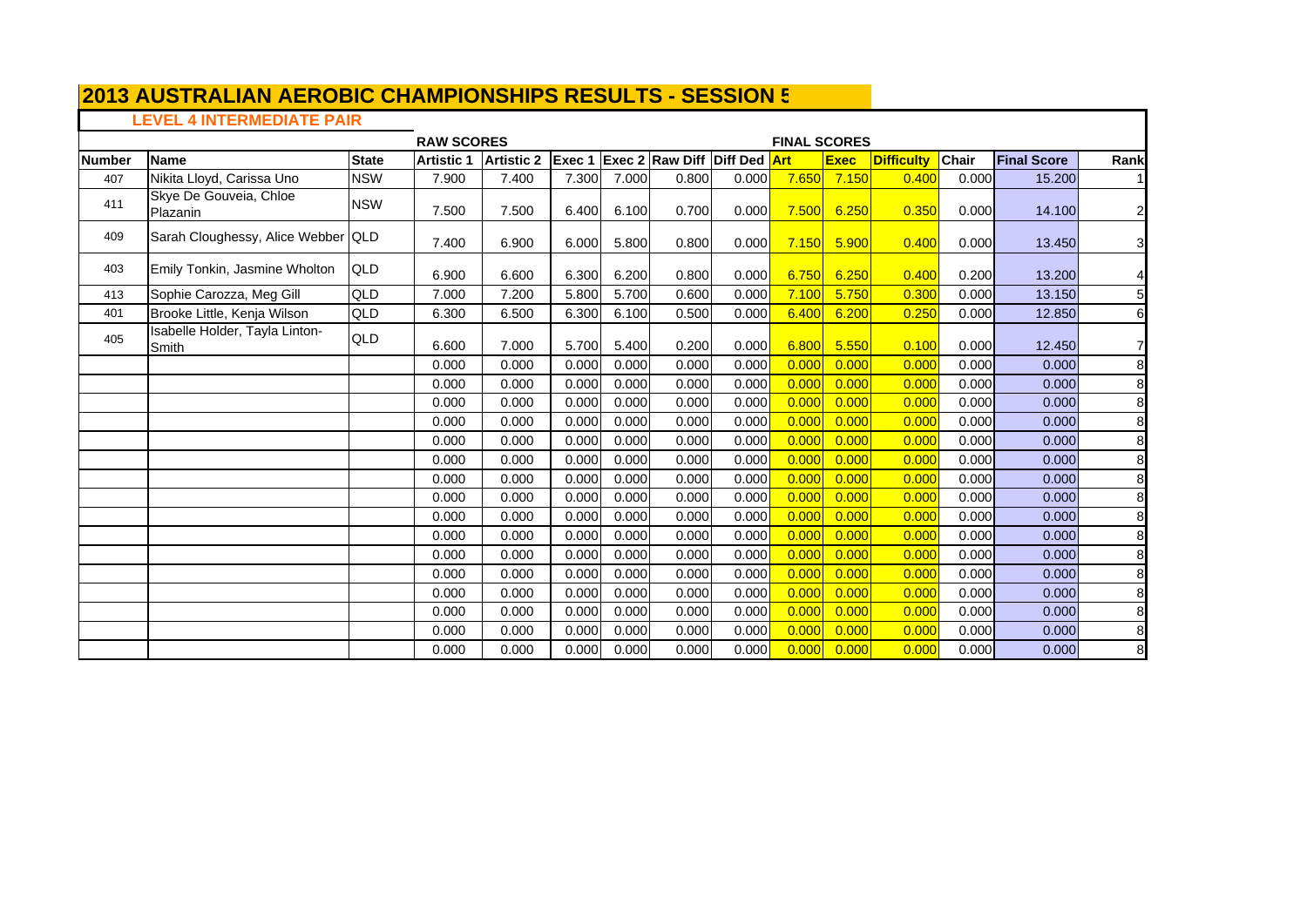#### **2013 AUSTRALIAN AEROBIC CHAMPIONSHIPS RESULTS - SESSION 5**  $\blacksquare$

# **LEVEL 4 INTERMEDIATE GROUP**

|               |                                                     |              | <b>RAW SCORES</b> |                   |        |       |                                     |       | <b>FINAL SCORES</b> |             |                   |              |                    |                         |
|---------------|-----------------------------------------------------|--------------|-------------------|-------------------|--------|-------|-------------------------------------|-------|---------------------|-------------|-------------------|--------------|--------------------|-------------------------|
| <b>Number</b> | Name                                                | <b>State</b> | <b>Artistic 1</b> | <b>Artistic 2</b> | Exec 1 |       | <b>Exec 2 Raw Diff Diff Ded Art</b> |       |                     | <b>Exec</b> | <b>Difficulty</b> | <b>Chair</b> | <b>Final Score</b> | Rank                    |
| 415           | Brooke Spencer, Emily Treston,<br>Sophie Warner     | QLD          | 6.800             | 7.400             | 6.000  | 5.800 | 0.400                               | 0.000 | 7.100               | 5.900       | 0.200             | 0.000        | 13.200             |                         |
| 417           | Rachael Betts, Daniela De<br>Aguiar, Natasha Pitman | QLD          | 7.000             | 7.500             | 5.600  | 5.600 | 0.600                               | 0.000 | 7.250               | 5.600       | 0.300             | 0.000        | 13.150             | $\overline{\mathbf{c}}$ |
|               |                                                     |              | 0.000             | 0.000             | 0.000  | 0.000 | 0.000                               | 0.000 | 0.000               | 0.000       | 0.000             | 0.000        | 0.000              | 3                       |
|               |                                                     |              | 0.000             | 0.000             | 0.000  | 0.000 | 0.000                               | 0.000 | 0.000               | 0.000       | 0.000             | 0.000        | 0.000              | 3                       |
|               |                                                     |              | 0.000             | 0.000             | 0.000  | 0.000 | 0.000                               | 0.000 | 0.000               | 0.000       | 0.000             | 0.000        | 0.000              | 3                       |
|               |                                                     |              | 0.000             | 0.000             | 0.000  | 0.000 | 0.000                               | 0.000 | 0.000               | 0.000       | 0.000             | 0.000        | 0.000              | $\mathbf{3}$            |
|               |                                                     |              | 0.000             | 0.000             | 0.000  | 0.000 | 0.000                               | 0.000 | 0.000               | 0.000       | 0.000             | 0.000        | 0.000              | 3                       |
|               |                                                     |              | 0.000             | 0.000             | 0.000  | 0.000 | 0.000                               | 0.000 | 0.000               | 0.000       | 0.000             | 0.000        | 0.000              | 3                       |
|               |                                                     |              | 0.000             | 0.000             | 0.000  | 0.000 | 0.000                               | 0.000 | 0.000               | 0.000       | 0.000             | 0.000        | 0.000              | 3                       |
|               |                                                     |              | 0.000             | 0.000             | 0.000  | 0.000 | 0.000                               | 0.000 | 0.000               | 0.000       | 0.000             | 0.000        | 0.000              | 3                       |
|               |                                                     |              | 0.000             | 0.000             | 0.000  | 0.000 | 0.000                               | 0.000 | 0.000               | 0.000       | 0.000             | 0.000        | 0.000              | 3                       |
|               |                                                     |              | 0.000             | 0.000             | 0.000  | 0.000 | 0.000                               | 0.000 | 0.000               | 0.000       | 0.000             | 0.000        | 0.000              | 3                       |
|               |                                                     |              | 0.000             | 0.000             | 0.000  | 0.000 | 0.000                               | 0.000 | 0.000               | 0.000       | 0.000             | 0.000        | 0.000              | 3                       |
|               |                                                     |              | 0.000             | 0.000             | 0.000  | 0.000 | 0.000                               | 0.000 | 0.000               | 0.000       | 0.000             | 0.000        | 0.000              | 3                       |
|               |                                                     |              | 0.000             | 0.000             | 0.000  | 0.000 | 0.000                               | 0.000 | 0.000               | 0.000       | 0.000             | 0.000        | 0.000              | 3                       |
|               |                                                     |              | 0.000             | 0.000             | 0.000  | 0.000 | 0.000                               | 0.000 | 0.000               | 0.000       | 0.000             | 0.000        | 0.000              | $\overline{3}$          |
|               |                                                     |              | 0.000             | 0.000             | 0.000  | 0.000 | 0.000                               | 0.000 | 0.000               | 0.000       | 0.000             | 0.000        | 0.000              | 3                       |
|               |                                                     |              | 0.000             | 0.000             | 0.000  | 0.000 | 0.000                               | 0.000 | 0.000               | 0.000       | 0.000             | 0.000        | 0.000              | 3                       |
|               |                                                     |              | 0.000             | 0.000             | 0.000  | 0.000 | 0.000                               | 0.000 | 0.000               | 0.000       | 0.000             | 0.000        | 0.000              | 3                       |
|               |                                                     |              | 0.000             | 0.000             | 0.000  | 0.000 | 0.000                               | 0.000 | 0.000               | 0.000       | 0.000             | 0.000        | 0.000              | $\mathbf{3}$            |
|               |                                                     |              | 0.000             | 0.000             | 0.000  | 0.000 | 0.000                               | 0.000 | 0.000               | 0.000       | 0.000             | 0.000        | 0.000              | 3                       |
|               |                                                     |              | 0.000             | 0.000             | 0.000  | 0.000 | 0.000                               | 0.000 | 0.000               | 0.000       | 0.000             | 0.000        | 0.000              | 3                       |
|               |                                                     |              | 0.000             | 0.000             | 0.000  | 0.000 | 0.000                               | 0.000 | 0.000               | 0.000       | 0.000             | 0.000        | 0.000              | 3                       |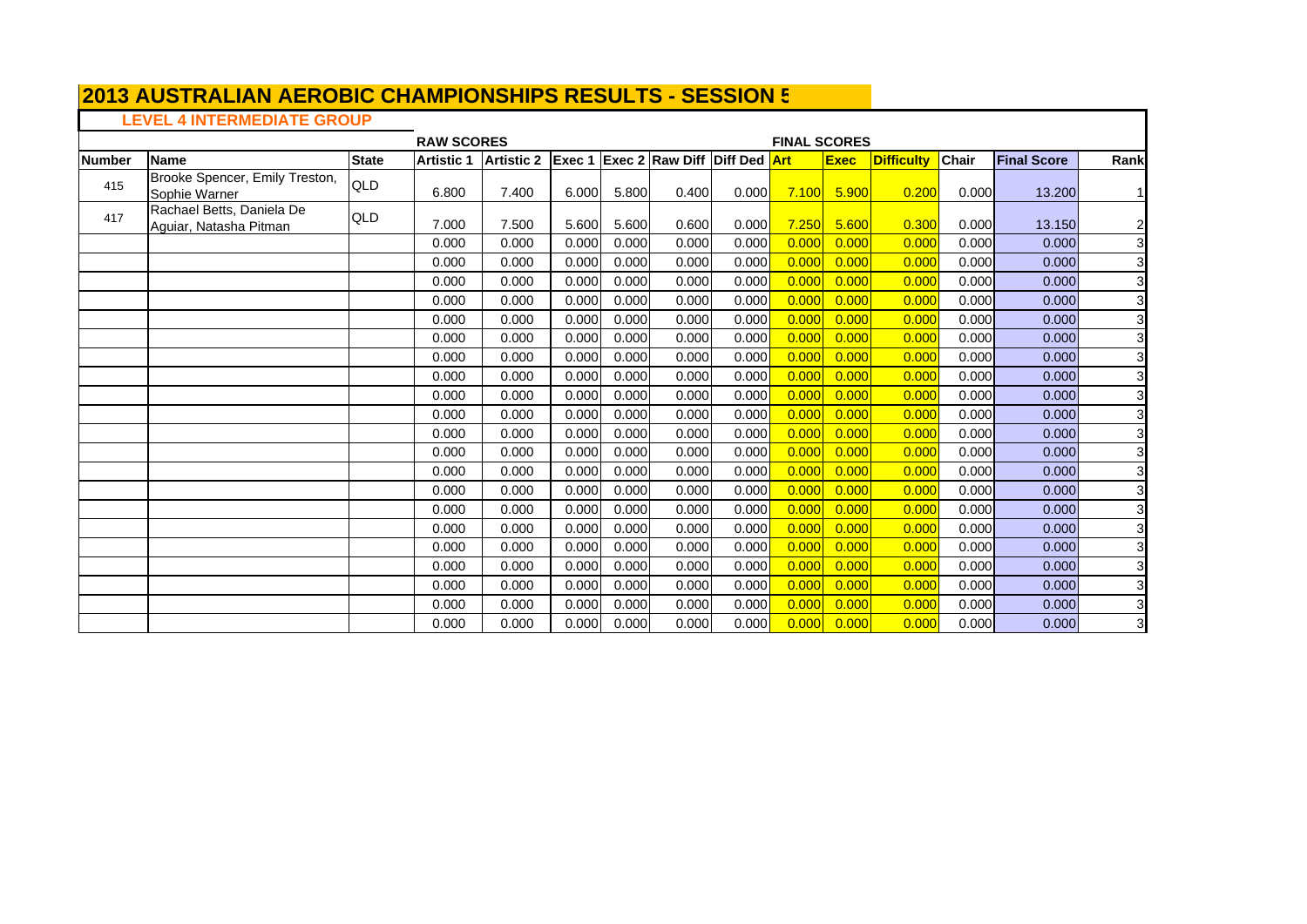# **LEVEL 3 INTERMEDIATE GROUP**

|               | $T = T$ , $T = T$ , $T = T$ , $T = T$ , $T = T$         |              | <b>RAW SCORES</b> |                   |        |       |                                     | <b>FINAL SCORES</b> |       |             |                   |              |                    |                |
|---------------|---------------------------------------------------------|--------------|-------------------|-------------------|--------|-------|-------------------------------------|---------------------|-------|-------------|-------------------|--------------|--------------------|----------------|
| <b>Number</b> | <b>Name</b>                                             | <b>State</b> | <b>Artistic 1</b> | <b>Artistic 2</b> | Exec 1 |       | <b>Exec 2 Raw Diff Diff Ded Art</b> |                     |       | <b>Exec</b> | <b>Difficulty</b> | <b>Chair</b> | <b>Final Score</b> | Rank           |
| 419           | Bridget Murray, Kimberley<br>Dwyer, Madeline Urquhart   | <b>NSW</b>   | 8.100             | 7.900             | 6.800  | 6.400 | 0.600                               | 0.000               | 8.000 | 6.600       | 0.300             | 0.000        | 14.900             | 11             |
| 429           | Tyra Grimwade, Nicola Poli, Ellie<br>Wyatt              | <b>QLD</b>   | 8.200             | 7.900             | 6.500  | 6.300 | 0.200                               | 0.000               | 8.050 | 6.400       | 0.100             | 0.000        | 14.550             | $\mathbf{2}$   |
| 425           | Hollie-Kate Melia, Kayla Waldie,<br><b>Ashlee Flint</b> | <b>QLD</b>   | 7.600             | 8.000             | 6.300  | 6.000 | 0.000                               | 0.000               | 7.800 | 6.150       | 0.000             | 0.000        | 13.950             | $\mathbf{3}$   |
| 423           | Emma Lavin, Afu Pulini, April<br>Williams               | QLD          | 7.500             | 8.100             | 6.000  | 5.800 | 0.000                               | 0.000               | 7.800 | 5.900       | 0.000             | 0.000        | 13.700             | $\vert$        |
| 421           | Emily-Rose Hilton, Alexia<br>Pereira, Kelsey Smith      | QLD          | 7.900             | 7.800             | 5.700  | 5.700 | 0.000                               | 0.000               | 7.850 | 5.700       | 0.000             | 0.000        | 13.550             | 5 <sub>l</sub> |
| 427           | Lauren Huston, Sophia<br>Thannhauser, Madison Wholton   | QLD          | 7.600             | 8.000             | 5.600  | 5.500 | 0.300                               | 0.000               | 7.800 | 5.550       | 0.150             | 0.000        | 13.500             | 6              |
|               |                                                         |              | 0.000             | 0.000             | 0.000  | 0.000 | 0.000                               | 0.000               | 0.000 | 0.000       | 0.000             | 0.000        | 0.000              | $\overline{7}$ |
|               |                                                         |              | 0.000             | 0.000             | 0.000  | 0.000 | 0.000                               | 0.000               | 0.000 | 0.000       | 0.000             | 0.000        | 0.000              |                |
|               |                                                         |              | 0.000             | 0.000             | 0.000  | 0.000 | 0.000                               | 0.000               | 0.000 | 0.000       | 0.000             | 0.000        | 0.000              |                |
|               |                                                         |              | 0.000             | 0.000             | 0.000  | 0.000 | 0.000                               | 0.000               | 0.000 | 0.000       | 0.000             | 0.000        | 0.000              |                |
|               |                                                         |              | 0.000             | 0.000             | 0.000  | 0.000 | 0.000                               | 0.000               | 0.000 | 0.000       | 0.000             | 0.000        | 0.000              |                |
|               |                                                         |              | 0.000             | 0.000             | 0.000  | 0.000 | 0.000                               | 0.000               | 0.000 | 0.000       | 0.000             | 0.000        | 0.000              |                |
|               |                                                         |              | 0.000             | 0.000             | 0.000  | 0.000 | 0.000                               | 0.000               | 0.000 | 0.000       | 0.000             | 0.000        | 0.000              |                |
|               |                                                         |              | 0.000             | 0.000             | 0.000  | 0.000 | 0.000                               | 0.000               | 0.000 | 0.000       | 0.000             | 0.000        | 0.000              |                |
|               |                                                         |              | 0.000             | 0.000             | 0.000  | 0.000 | 0.000                               | 0.000               | 0.000 | 0.000       | 0.000             | 0.000        | 0.000              |                |
|               |                                                         |              | 0.000             | 0.000             | 0.000  | 0.000 | 0.000                               | 0.000               | 0.000 | 0.000       | 0.000             | 0.000        | 0.000              |                |
|               |                                                         |              | 0.000             | 0.000             | 0.000  | 0.000 | 0.000                               | 0.000               | 0.000 | 0.000       | 0.000             | 0.000        | 0.000              |                |
|               |                                                         |              | 0.000             | 0.000             | 0.000  | 0.000 | 0.000                               | 0.000               | 0.000 | 0.000       | 0.000             | 0.000        | 0.000              |                |
|               |                                                         |              | 0.000             | 0.000             | 0.000  | 0.000 | 0.000                               | 0.000               | 0.000 | 0.000       | 0.000             | 0.000        | 0.000              |                |
|               |                                                         |              | 0.000             | 0.000             | 0.000  | 0.000 | 0.000                               | 0.000               | 0.000 | 0.000       | 0.000             | 0.000        | 0.000              |                |
|               |                                                         |              | 0.000             | 0.000             | 0.000  | 0.000 | 0.000                               | 0.000               | 0.000 | 0.000       | 0.000             | 0.000        | 0.000              |                |
|               |                                                         |              | 0.000             | 0.000             | 0.000  | 0.000 | 0.000                               | 0.000               | 0.000 | 0.000       | 0.000             | 0.000        | 0.000              |                |
|               |                                                         |              | 0.000             | 0.000             | 0.000  | 0.000 | 0.000                               | 0.000               | 0.000 | 0.000       | 0.000             | 0.000        | 0.000              | $\overline{7}$ |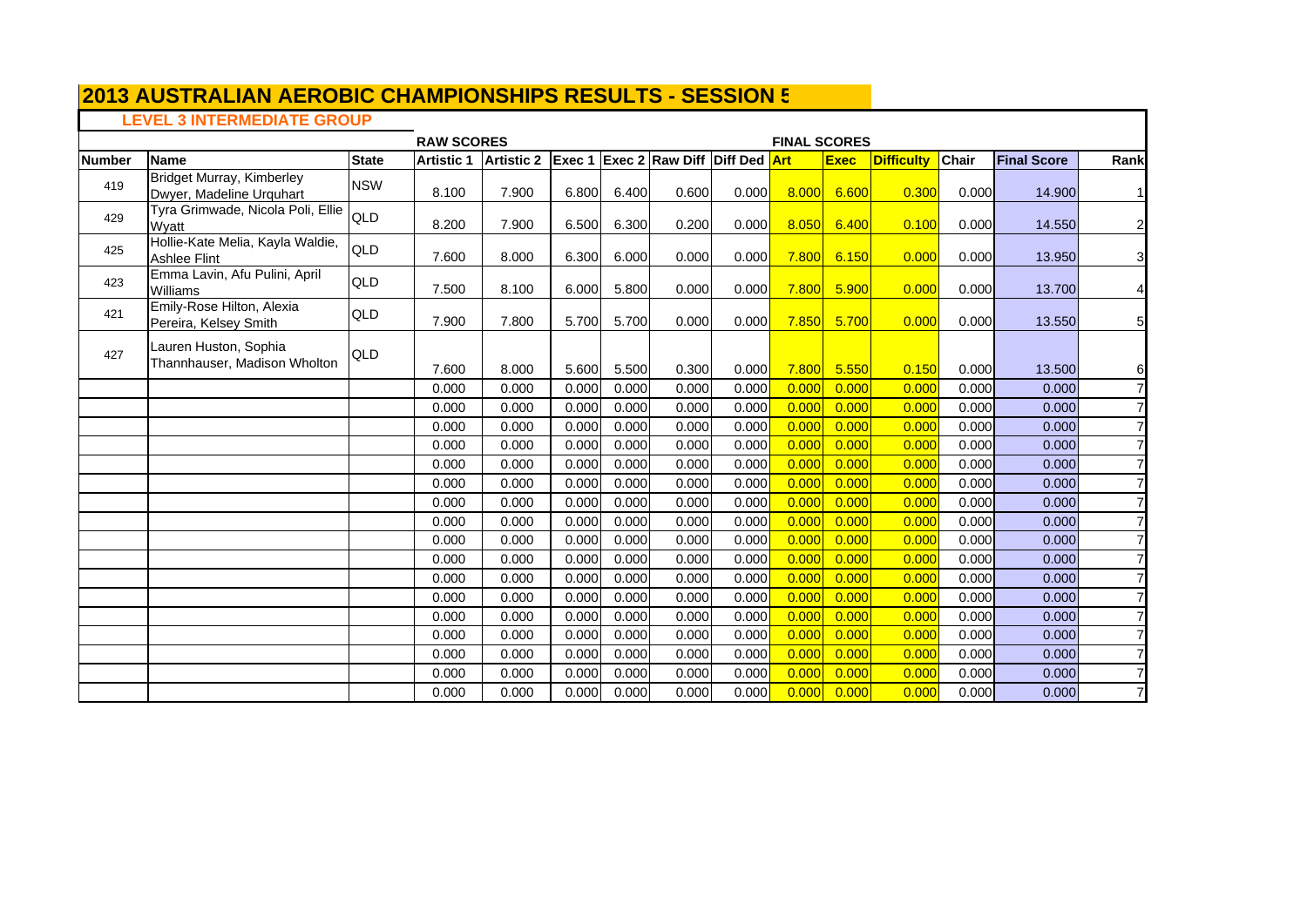# **LEVEL 5 JUNIOR INDIVIDUAL**

|        |                           |              | <b>RAW SCORES</b> |                   |                |       |                                     |       | <b>FINAL SCORES</b> |             |                   |              |                    |                         |
|--------|---------------------------|--------------|-------------------|-------------------|----------------|-------|-------------------------------------|-------|---------------------|-------------|-------------------|--------------|--------------------|-------------------------|
| Number | Name                      | <b>State</b> | <b>Artistic 1</b> | <b>Artistic 2</b> | <b>IExec 1</b> |       | <b>Exec 2 Raw Diff Diff Ded Art</b> |       |                     | <b>Exec</b> | <b>Difficulty</b> | <b>Chair</b> | <b>Final Score</b> | Rank                    |
| 439    | Kaya Kurtukoff            | QLD          | 7.400             | 7.800             | 7.300          | 7.000 | 3.100                               | 0.000 | 7.600               | 7.150       | 1.550             | 0.000        | 16.300             |                         |
| 445    | Zoe Clasen                | QLD          | 7.100             | 7.300             | 7.000          | 7.100 | 2.800                               | 0.000 | 7.200               | 7.050       | 1.400             | 0.000        | 15.650             | $\overline{\mathbf{c}}$ |
| 435    | Dindi Ley                 | <b>NSW</b>   | 7.700             | 7.900             | 6.300          | 6.400 | 2.900                               | 0.000 | 7.800               | 6.350       | 1.450             | 0.000        | 15.600             | $\overline{3}$          |
| 431    | Andrea Brushett           | <b>NSW</b>   | 7.300             | 7.200             | 6.500          | 6.600 | 3.100                               | 0.000 | 7.250               | 6.550       | 1.550             | 0.000        | 15.350             | $\overline{4}$          |
| 437    | Jasmine Searle            | <b>QLD</b>   | 7.100             | 7.600             | 6.400          | 6.600 | 2.000                               | 0.000 | 7.350               | 6.500       | 1.000             | 0.000        | 14.850             | 5                       |
| 433    | <b>Charlotte Mitchell</b> | QLD          | 7.200             | 7.700             | 6.100          | 6.000 | 2.600                               | 0.000 | 7.450               | 6.050       | 1.300             | 0.000        | 14.800             | 6                       |
| 443    | Stormee Morrish           | QLD          | 7.000             | 7.300             | 6.200          | 6.300 | 2.400                               | 0.000 | 7.150               | 6.250       | 1.200             | 0.000        | 14.600             | $\overline{7}$          |
| 441    | Rachael Morrison          | <b>WA</b>    | 7.300             | 7.100             | 6.100          | 6.200 | 2.300                               | 0.000 | 7.200               | 6.150       | 1.150             | 0.000        | 14.500             | 8                       |
|        |                           |              | 0.000             | 0.000             | 0.000          | 0.000 | 0.000                               | 0.000 | 0.000               | 0.000       | 0.000             | 0.000        | 0.000              | 9                       |
|        |                           |              | 0.000             | 0.000             | 0.000          | 0.000 | 0.000                               | 0.000 | 0.000               | 0.000       | 0.000             | 0.000        | 0.000              | $\boldsymbol{9}$        |
|        |                           |              | 0.000             | 0.000             | 0.000          | 0.000 | 0.000                               | 0.000 | 0.000               | 0.000       | 0.000             | 0.000        | 0.000              | 9                       |
|        |                           |              | 0.000             | 0.000             | 0.000          | 0.000 | 0.000                               | 0.000 | 0.000               | 0.000       | 0.000             | 0.000        | 0.000              | 9                       |
|        |                           |              | 0.000             | 0.000             | 0.000          | 0.000 | 0.000                               | 0.000 | 0.000               | 0.000       | 0.000             | 0.000        | 0.000              | 9                       |
|        |                           |              | 0.000             | 0.000             | 0.000          | 0.000 | 0.000                               | 0.000 | 0.000               | 0.000       | 0.000             | 0.000        | 0.000              | 9                       |
|        |                           |              | 0.000             | 0.000             | 0.000          | 0.000 | 0.000                               | 0.000 | 0.000               | 0.000       | 0.000             | 0.000        | 0.000              | $\boldsymbol{9}$        |
|        |                           |              | 0.000             | 0.000             | 0.000          | 0.000 | 0.000                               | 0.000 | 0.000               | 0.000       | 0.000             | 0.000        | 0.000              | $\boldsymbol{9}$        |
|        |                           |              | 0.000             | 0.000             | 0.000          | 0.000 | 0.000                               | 0.000 | 0.000               | 0.000       | 0.000             | 0.000        | 0.000              | 9                       |
|        |                           |              | 0.000             | 0.000             | 0.000          | 0.000 | 0.000                               | 0.000 | 0.000               | 0.000       | 0.000             | 0.000        | 0.000              | $\boldsymbol{9}$        |
|        |                           |              | 0.000             | 0.000             | 0.000          | 0.000 | 0.000                               | 0.000 | 0.000               | 0.000       | 0.000             | 0.000        | 0.000              | 9                       |
|        |                           |              | 0.000             | 0.000             | 0.000          | 0.000 | 0.000                               | 0.000 | 0.000               | 0.000       | 0.000             | 0.000        | 0.000              | $\overline{9}$          |
|        |                           |              | 0.000             | 0.000             | 0.000          | 0.000 | 0.000                               | 0.000 | 0.000               | 0.000       | 0.000             | 0.000        | 0.000              | $\overline{9}$          |
|        |                           |              | 0.000             | 0.000             | 0.000          | 0.000 | 0.000                               | 0.000 | 0.000               | 0.000       | 0.000             | 0.000        | 0.000              | $\overline{9}$          |
|        |                           |              | 0.000             | 0.000             | 0.000          | 0.000 | 0.000                               | 0.000 | 0.000               | 0.000       | 0.000             | 0.000        | 0.000              | $\overline{9}$          |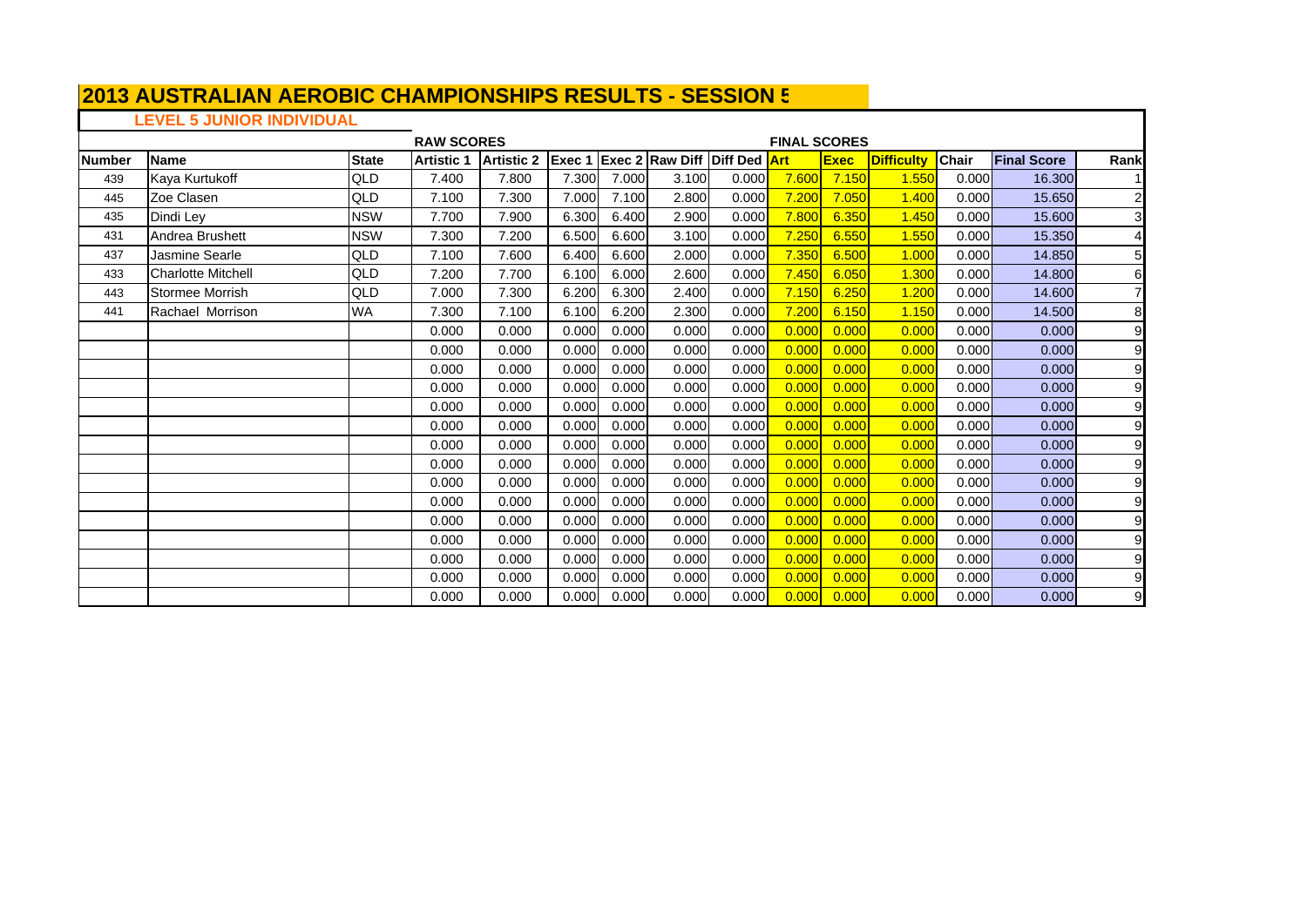# **LEVEL 5 SENIOR INDIVIDUAL**

|               |                          |              | <b>RAW SCORES</b> |                   |        |       |                                     |       | <b>FINAL SCORES</b> |             |                   |              |                    |                         |
|---------------|--------------------------|--------------|-------------------|-------------------|--------|-------|-------------------------------------|-------|---------------------|-------------|-------------------|--------------|--------------------|-------------------------|
| <b>Number</b> | <b>Name</b>              | <b>State</b> | <b>Artistic 1</b> | <b>Artistic 2</b> | Exec 1 |       | <b>Exec 2 Raw Diff Diff Ded Art</b> |       |                     | <b>Exec</b> | <b>Difficulty</b> | <b>Chair</b> | <b>Final Score</b> | Rank                    |
| 469           | Zoe Aloisio              | <b>VIC</b>   | 7.100             | 7.600             | 7.300  | 7.400 | 2.800                               | 0.000 | 7.350               | 7.350       | 1.400             | 0.000        | 16.100             |                         |
| 463           | Ricki Joyce              | <b>WA</b>    | 7.300             | 6.900             | 7.100  | 7.100 | 2.800                               | 0.000 | 7.100               | 7.100       | 1.400             | 0.000        | 15.600             | $\overline{\mathbf{c}}$ |
| 459           | Maria Harrison           | <b>VIC</b>   | 7.200             | 7.700             | 7.200  | 7.200 | 1.700                               | 0.000 | 7.450               | 7.200       | 0.850             | 0.000        | 15.500             | 3 <sup>l</sup>          |
| 455           | Kindle Aloisio           | <b>VIC</b>   | 6.900             | 7.000             | 6.900  | 6.800 | 2.500                               | 0.000 | 6.950               | 6.850       | 1.250             | 0.000        | 15.050             | 4                       |
| 447           | <b>Annalise Gowing</b>   | QLD          | 7.100             | 7.500             | 6.800  | 6.700 | 1.600                               | 0.000 | 7.300               | 6.750       | 0.800             | 0.200        | 14.650             | 5                       |
| 465           | Svenja Gollasch-Miller   | <b>NSW</b>   | 7.200             | 6.900             | 6.200  | 5.900 | 2.700                               | 0.000 | 7.050               | 6.050       | 1.350             | 0.000        | 14.450             | 6                       |
| 453           | Joellen Tan              | <b>NSW</b>   | 6.900             | 7.300             | 6.300  | 6.200 | 1.600                               | 0.000 | 7.100               | 6.250       | 0.800             | 0.000        | 14.150             | 7                       |
| 451           | Gemma Carter             | <b>QLD</b>   | 6.900             | 7.300             | 6.100  | 6.300 | 2.100                               | 0.000 | 7.100               | 6.200       | 1.050             | 0.200        | 14.150             | 8                       |
| 467           | Tiarna Martin-Durrington | <b>NSW</b>   | 6.500             | 7.100             | 6.300  | 6.100 | 2.100                               | 0.000 | 6.800               | 6.200       | 1.050             | 0.000        | 14.050             | 9                       |
| 457           | Madison Narayan          | QLD          | 6.900             | 6.800             | 5.900  | 5.900 | 2.200                               | 0.000 | 6.850               | 5.900       | 1.100             | 0.000        | 13.850             | 10                      |
| 449           | Emma Ashworth            | <b>WA</b>    | 6.800             | 6.500             | 6.000  | 6.200 | 2.500                               | 0.000 | 6.650               | 6.100       | 1.250             | 0.200        | 13.800             | 11                      |
| 461           | Queenie Liang            | <b>NSW</b>   | 6.600             | 6.500             | 5.900  | 6.000 | 1.800                               | 0.000 | 6.550               | 5.950       | 0.900             | 0.000        | 13.400             | 12                      |
|               |                          |              | 0.000             | 0.000             | 0.000  | 0.000 | 0.000                               | 0.000 | 0.000               | 0.000       | 0.000             | 0.000        | 0.000              | 13                      |
|               |                          |              | 0.000             | 0.000             | 0.000  | 0.000 | 0.000                               | 0.000 | 0.000               | 0.000       | 0.000             | 0.000        | 0.000              | 13                      |
|               |                          |              | 0.000             | 0.000             | 0.000  | 0.000 | 0.000                               | 0.000 | 0.000               | 0.000       | 0.000             | 0.000        | 0.000              | 13                      |
|               |                          |              | 0.000             | 0.000             | 0.000  | 0.000 | 0.000                               | 0.000 | 0.000               | 0.000       | 0.000             | 0.000        | 0.000              | 13                      |
|               |                          |              | 0.000             | 0.000             | 0.000  | 0.000 | 0.000                               | 0.000 | 0.000               | 0.000       | 0.000             | 0.000        | 0.000              | 13                      |
|               |                          |              | 0.000             | 0.000             | 0.000  | 0.000 | 0.000                               | 0.000 | 0.000               | 0.000       | 0.000             | 0.000        | 0.000              | 13                      |
|               |                          |              | 0.000             | 0.000             | 0.000  | 0.000 | 0.000                               | 0.000 | 0.000               | 0.000       | 0.000             | 0.000        | 0.000              | 13                      |
|               |                          |              | 0.000             | 0.000             | 0.000  | 0.000 | 0.000                               | 0.000 | 0.000               | 0.000       | 0.000             | 0.000        | 0.000              | 13                      |
|               |                          |              | 0.000             | 0.000             | 0.000  | 0.000 | 0.000                               | 0.000 | 0.000               | 0.000       | 0.000             | 0.000        | 0.000              | 13                      |
|               |                          |              | 0.000             | 0.000             | 0.000  | 0.000 | 0.000                               | 0.000 | 0.000               | 0.000       | 0.000             | 0.000        | 0.000              | 13                      |
|               |                          |              | 0.000             | 0.000             | 0.000  | 0.000 | 0.000                               | 0.000 | 0.000               | 0.000       | 0.000             | 0.000        | 0.000              | 13                      |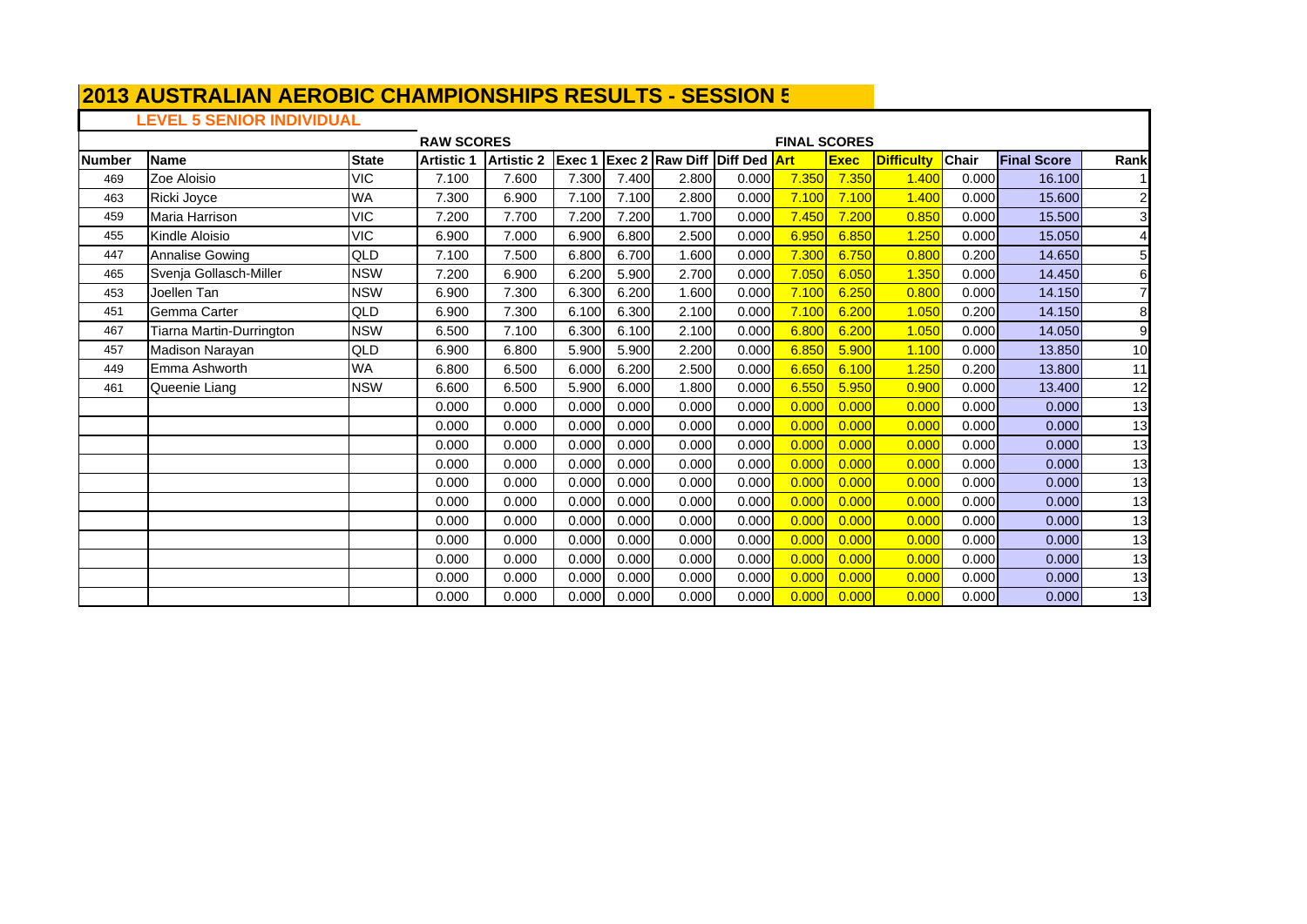## **LEVEL 3 JUNIOR PAIR**

 $\mathsf T$ 

|               |                                                        |              | <b>RAW SCORES</b> |                   |       |       |                                 |       | <b>FINAL SCORES</b> |             |                   |              |                    |                 |
|---------------|--------------------------------------------------------|--------------|-------------------|-------------------|-------|-------|---------------------------------|-------|---------------------|-------------|-------------------|--------------|--------------------|-----------------|
| <b>Number</b> | Name                                                   | <b>State</b> | <b>Artistic 1</b> | <b>Artistic 2</b> |       |       | Exec 1 Exec 2 Raw Diff Diff Ded |       | <b>Art</b>          | <b>Exec</b> | <b>Difficulty</b> | <b>Chair</b> | <b>Final Score</b> | Rank            |
| 478           | Sophie Crosswell, Jaspa Lee<br>Macdonald               | QLD          | 8.800             | 9.200             | 6.400 | 6.900 | 0.800                           | 0.000 | 9.000               | 6.650       | 0.400             | 0.000        | 16.050             |                 |
| 454           | Ciara Hallinan, Ruby Frazer                            | QLD          | 8.800             | 8.800             | 6.800 | 6.800 | 0.800                           | 0.000 | 8.800               | 6.800       | 0.400             | 0.000        | 16.000             | $\overline{c}$  |
| 462           | Isabelle Mcindoe, Lara Nattras                         | <b>VIC</b>   | 8.300             | 8.500             | 6.600 | 6.600 | 0.500                           | 0.000 | 8.400               | 6.600       | 0.250             | 0.000        | 15.250             | $\mathbf{3}$    |
| 452           | <b>Charlotte Cullity, Charlotte</b><br><b>Williams</b> | <b>VIC</b>   | 7.900             | 8.400             | 6.100 | 6.300 | 0.000                           | 0.000 | 8.150               | 6.200       | 0.000             | 0.000        | 14.350             | $\overline{4}$  |
| 448           | Nikita Prior, Taylah Wreford                           | SA           | 8.300             | 8.600             | 5.100 | 5.600 | 0.800                           | 0.000 | 8.450               | 5.350       | 0.400             | 0.000        | 14.200             | 5               |
| 476           | Sophie Arthur, Zoe Bailey,                             | QLD          | 8.100             | 8.300             | 5.700 | 6.200 | 0.000                           | 0.000 | 8.200               | 5.950       | 0.000             | 0.000        | 14.150             | $\,$ 6          |
| 470           | Pippa Caston, Courtney Preston                         | <b>QLD</b>   | 8.100             | 8.200             | 5.700 | 6.000 | 0.200                           | 0.000 | 8.150               | 5.850       | 0.100             | 0.000        | 14.100             | $\overline{7}$  |
| 474           | Sarah Bruce, Georgia Elix                              | <b>SA</b>    | 7.900             | 8.000             | 5.800 | 5.800 | 0.600                           | 0.000 | 7.950               | 5.800       | 0.300             | 0.000        | 14.050             | 8               |
| 472           | Rachael Beverley, Emily Schutte                        | <b>QLD</b>   | 7.700             | 8.100             | 5.500 | 5.400 | 0.600                           | 0.000 | 7.900               | 5.450       | 0.300             | 0.000        | 13.650             | $\overline{9}$  |
| 468           | Keerthi Pilli, Olivia Chen                             | <b>NSW</b>   | 7.600             | 7.900             | 5.500 | 5.800 | 0.200                           | 0.000 | 7.750               | 5.650       | 0.100             | 0.000        | 13.500             | 10              |
| 458           | Georgia Andersen, Lily<br>Macdonald                    | QLD          | 7.900             | 7.800             | 5.400 | 5.900 | 0.000                           | 0.000 | 7.850               | 5.650       | 0.000             | 0.000        | 13.500             | 11              |
| 466           | Jacqueline Shearn, Charlotte<br>Singleton              | <b>WA</b>    | 7.600             | 7.600             | 5.600 | 5.100 | 0.600                           | 0.000 | 7.600               | 5.350       | 0.300             | 0.000        | 13.250             | 12              |
| 450           | April Banner, Holly Munn                               | QLD          | 7.700             | 8.000             | 5.000 | 5.500 | 0.100                           | 0.000 | 7.850               | 5.250       | 0.050             | 0.000        | 13.150             | 13              |
| 464           | Isla Simpson, Layne Alexander                          | QLD          | 7.400             | 7.600             | 5.000 | 5.000 | 0.300                           | 0.000 | 7.500               | 5.000       | 0.150             | 0.000        | 12.650             | 14              |
| 460           | Gerry Murphy, Zoe Quinn                                | QLD          | 7.600             | 7.900             | 4.700 | 4.700 | 0.400                           | 0.000 | 7.750               | 4.700       | 0.200             | 0.000        | 12.650             | 15              |
| 480           | Stacey Tanudjaja, Judy Wang                            | <b>NSW</b>   | 7.300             | 7.200             | 4.700 | 4.800 | 0.100                           | 0.000 | 7.250               | 4.750       | 0.050             | 0.000        | 12.050             | 16              |
| 456           | Daisy Miles, Lily Turton                               | QLD          | 0.000             | 0.000             | 0.000 | 0.000 | 0.000                           | 0.000 | 0.000               | 0.000       | 0.000             | 0.000        | 0.000              | 17              |
|               |                                                        |              | 0.000             | 0.000             | 0.000 | 0.000 | 0.000                           | 0.000 | 0.000               | 0.000       | 0.000             | 0.000        | 0.000              | 17              |
|               |                                                        |              | 0.000             | 0.000             | 0.000 | 0.000 | 0.000                           | 0.000 | 0.000               | 0.000       | 0.000             | 0.000        | 0.000              | 17              |
|               |                                                        |              | 0.000             | 0.000             | 0.000 | 0.000 | 0.000                           | 0.000 | 0.000               | 0.000       | 0.000             | 0.000        | 0.000              | 17              |
|               |                                                        |              | 0.000             | 0.000             | 0.000 | 0.000 | 0.000                           | 0.000 | 0.000               | 0.000       | 0.000             | 0.000        | 0.000              | $\overline{17}$ |
|               |                                                        |              | 0.000             | 0.000             | 0.000 | 0.000 | 0.000                           | 0.000 | 0.000               | 0.000       | 0.000             | 0.000        | 0.000              | 17              |
|               |                                                        |              | 0.000             | 0.000             | 0.000 | 0.000 | 0.000                           | 0.000 | 0.000               | 0.000       | 0.000             | 0.000        | 0.000              | 17              |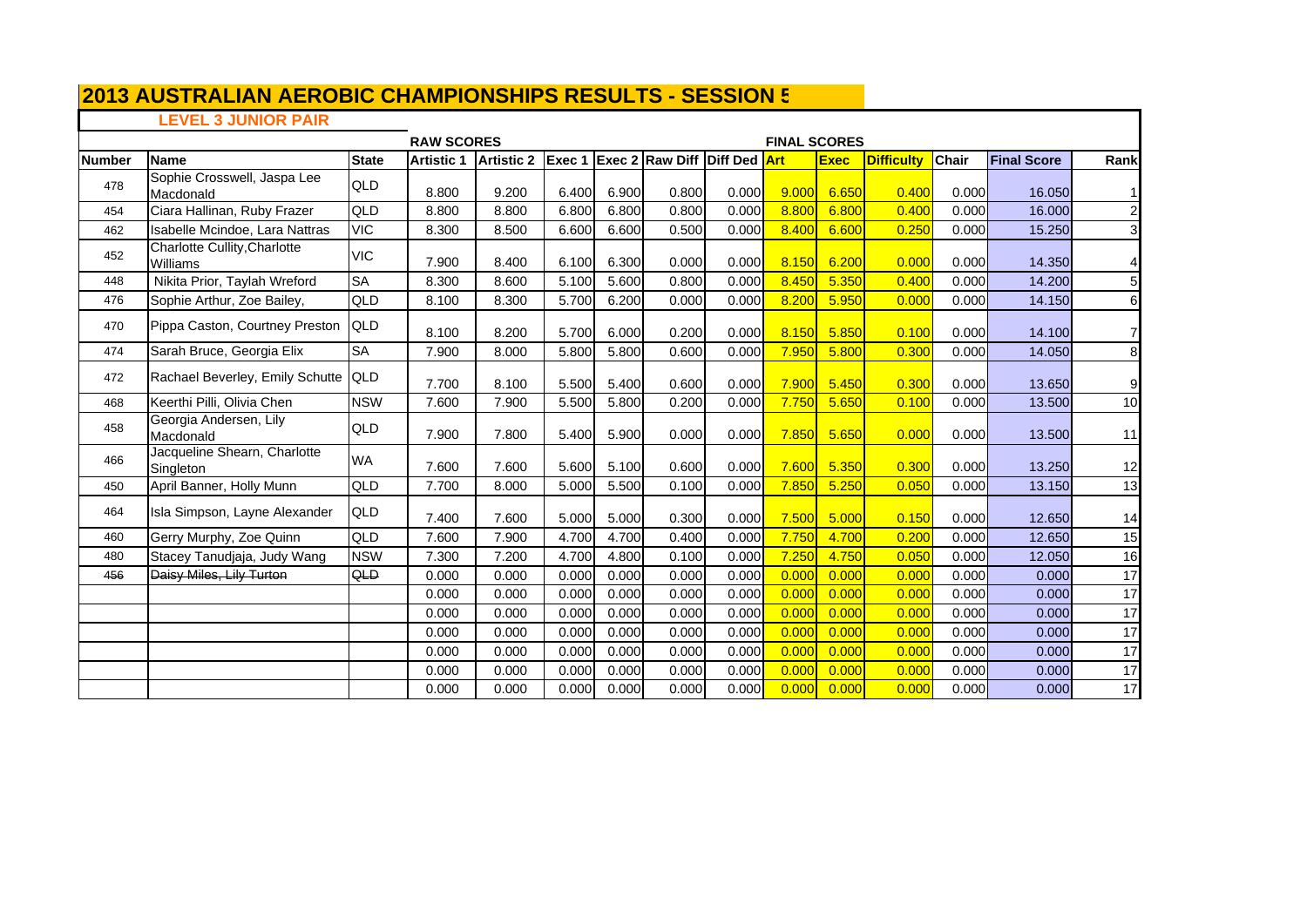# **LEVEL 4 JUNIOR PAIR**

|               |                                      |              | <b>RAW SCORES</b> |                   |        |       |                                     |       | <b>FINAL SCORES</b> |             |                   |              |                    |                         |
|---------------|--------------------------------------|--------------|-------------------|-------------------|--------|-------|-------------------------------------|-------|---------------------|-------------|-------------------|--------------|--------------------|-------------------------|
| <b>Number</b> | Name                                 | <b>State</b> | <b>Artistic 1</b> | <b>Artistic 2</b> | Exec 1 |       | <b>Exec 2 Raw Diff Diff Ded Art</b> |       |                     | <b>Exec</b> | <b>Difficulty</b> | <b>Chair</b> | <b>Final Score</b> | Rank                    |
| 471           | Elian Jabbour, Juliah Tolentino      | <b>NSW</b>   | 7.900             | 8.000             | 7.300  | 7.300 | 0.800                               | 0.000 | 7.950               | 7.300       | 0.400             | 0.000        | 15.650             |                         |
| 477           | Nina lafrate, Lucinda Phillipson     | <b>VIC</b>   | 7.700             | 7.500             | 7.000  | 6.800 | 0.800                               | 0.000 | 7.600               | 6.900       | 0.400             | 0.000        | 14.900             | 2                       |
| 473           | Holly Major, Erin Harrison           | QLD          | 6.300             | 6.800             | 5.400  | 5.200 | 0.600                               | 0.000 | 6.550               | 5.300       | 0.300             | 0.000        | 12.150             | $\overline{\mathbf{3}}$ |
| 475           | Maddie Flint, Charlize Leybourne QLD |              | 6.400             | 6.300             | 5.300  | 5.400 | 0.400                               | 0.000 | 6.350               | 5.350       | 0.200             | 0.000        | 11.900             | 4                       |
|               |                                      |              | 0.000             | 0.000             | 0.000  | 0.000 | 0.000                               | 0.000 | 0.000               | 0.000       | 0.000             | 0.000        | 0.000              | 5 <sub>l</sub>          |
|               |                                      |              | 0.000             | 0.000             | 0.000  | 0.000 | 0.000                               | 0.000 | 0.000               | 0.000       | 0.000             | 0.000        | 0.000              | 5                       |
|               |                                      |              | 0.000             | 0.000             | 0.000  | 0.000 | 0.000                               | 0.000 | 0.000               | 0.000       | 0.000             | 0.000        | 0.000              | 5                       |
|               |                                      |              | 0.000             | 0.000             | 0.000  | 0.000 | 0.000                               | 0.000 | 0.000               | 0.000       | 0.000             | 0.000        | 0.000              | 5                       |
|               |                                      |              | 0.000             | 0.000             | 0.000  | 0.000 | 0.000                               | 0.000 | 0.000               | 0.000       | 0.000             | 0.000        | 0.000              | 5                       |
|               |                                      |              | 0.000             | 0.000             | 0.000  | 0.000 | 0.000                               | 0.000 | 0.000               | 0.000       | 0.000             | 0.000        | 0.000              | 5                       |
|               |                                      |              | 0.000             | 0.000             | 0.000  | 0.000 | 0.000                               | 0.000 | 0.000               | 0.000       | 0.000             | 0.000        | 0.000              | $\overline{5}$          |
|               |                                      |              | 0.000             | 0.000             | 0.000  | 0.000 | 0.000                               | 0.000 | 0.000               | 0.000       | 0.000             | 0.000        | 0.000              | 5                       |
|               |                                      |              | 0.000             | 0.000             | 0.000  | 0.000 | 0.000                               | 0.000 | 0.000               | 0.000       | 0.000             | 0.000        | 0.000              | 5                       |
|               |                                      |              | 0.000             | 0.000             | 0.000  | 0.000 | 0.000                               | 0.000 | 0.000               | 0.000       | 0.000             | 0.000        | 0.000              | 5                       |
|               |                                      |              | 0.000             | 0.000             | 0.000  | 0.000 | 0.000                               | 0.000 | 0.000               | 0.000       | 0.000             | 0.000        | 0.000              | 5                       |
|               |                                      |              | 0.000             | 0.000             | 0.000  | 0.000 | 0.000                               | 0.000 | 0.000               | 0.000       | 0.000             | 0.000        | 0.000              | 5                       |
|               |                                      |              | 0.000             | 0.000             | 0.000  | 0.000 | 0.000                               | 0.000 | 0.000               | 0.000       | 0.000             | 0.000        | 0.000              | 5                       |
|               |                                      |              | 0.000             | 0.000             | 0.000  | 0.000 | 0.000                               | 0.000 | 0.000               | 0.000       | 0.000             | 0.000        | 0.000              | 5                       |
|               |                                      |              | 0.000             | 0.000             | 0.000  | 0.000 | 0.000                               | 0.000 | 0.000               | 0.000       | 0.000             | 0.000        | 0.000              | $\overline{5}$          |
|               |                                      |              | 0.000             | 0.000             | 0.000  | 0.000 | 0.000                               | 0.000 | 0.000               | 0.000       | 0.000             | 0.000        | 0.000              | 5                       |
|               |                                      |              | 0.000             | 0.000             | 0.000  | 0.000 | 0.000                               | 0.000 | 0.000               | 0.000       | 0.000             | 0.000        | 0.000              | 5                       |
|               |                                      |              | 0.000             | 0.000             | 0.000  | 0.000 | 0.000                               | 0.000 | 0.000               | 0.000       | 0.000             | 0.000        | 0.000              | 5                       |
|               |                                      |              | 0.000             | 0.000             | 0.000  | 0.000 | 0.000                               | 0.000 | 0.000               | 0.000       | 0.000             | 0.000        | 0.000              | 5                       |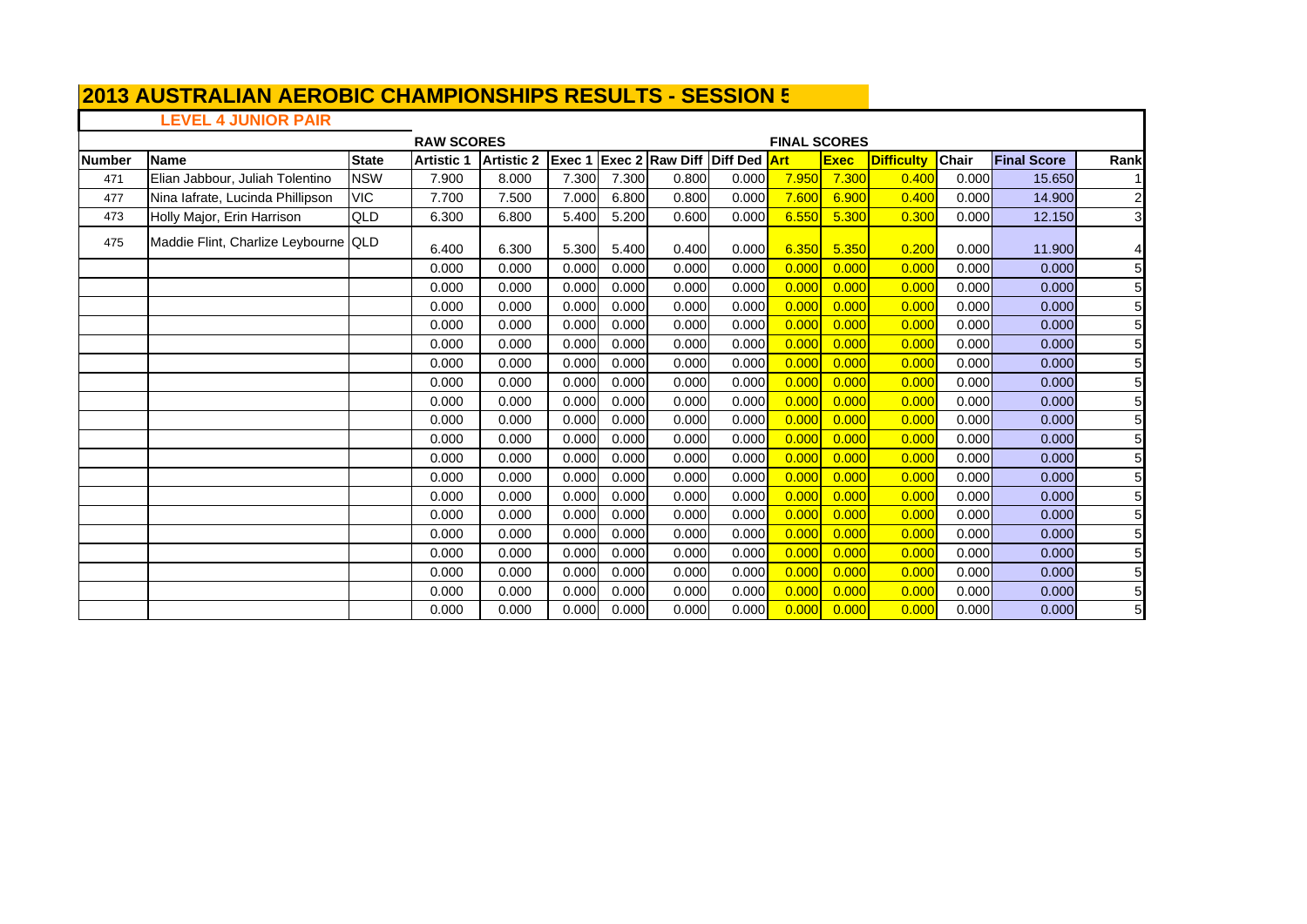## **LEVEL 4 SENIOR PAIR**

 $\mathsf T$ 

|               |                                |              | <b>RAW SCORES</b> |                                                |       |       |       |       | <b>FINAL SCORES</b> |             |                   |              |                    |                 |
|---------------|--------------------------------|--------------|-------------------|------------------------------------------------|-------|-------|-------|-------|---------------------|-------------|-------------------|--------------|--------------------|-----------------|
| <b>Number</b> | <b>Name</b>                    | <b>State</b> | <b>Artistic 1</b> | Artistic 2 Exec 1 Exec 2 Raw Diff Diff Ded Art |       |       |       |       |                     | <b>Exec</b> | <b>Difficulty</b> | <b>Chair</b> | <b>Final Score</b> | Rank            |
| 481           | Mia Haravitsidis, Julia Veliou | <b>VIC</b>   | 7.500             | 8.000                                          | 7.100 | 7.300 | 0.700 | 0.000 | 7.750               | 7.200       | 0.350             | 0.000        | 15.300             |                 |
| 485           | Zoe Underwood, Emma Brennan SA |              | 7.000             | 7.500                                          | 6.800 | 7.000 | 0.800 | 0.000 | 7.250               | 6.900       | 0.400             | 0.000        | 14.550             | $\mathbf{2}$    |
| 479           | Emerson Ridley, Phoebe Murray  | <b>WA</b>    | 6.900             | 7.000                                          | 6.200 | 6.000 | 0.100 | 0.000 | 6.950               | 6.100       | 0.050             | 0.000        | 13.100             | 3               |
| 483           | Nicola Auret, Sophie Whiting   | <b>QLD</b>   | 6.600             | 6.800                                          | 5.900 | 5.800 | 0.200 | 0.000 | 6.700               | 5.850       | 0.100             | 0.000        | 12.650             | 41              |
|               |                                |              | 0.000             | 0.000                                          | 0.000 | 0.000 | 0.000 | 0.000 | 0.000               | 0.000       | 0.000             | 0.000        | 0.000              | 5               |
|               |                                |              | 0.000             | 0.000                                          | 0.000 | 0.000 | 0.000 | 0.000 | 0.000               | 0.000       | 0.000             | 0.000        | 0.000              | 5 <sub>l</sub>  |
|               |                                |              | 0.000             | 0.000                                          | 0.000 | 0.000 | 0.000 | 0.000 | 0.000               | 0.000       | 0.000             | 0.000        | 0.000              | 5 <sub>l</sub>  |
|               |                                |              | 0.000             | 0.000                                          | 0.000 | 0.000 | 0.000 | 0.000 | 0.000               | 0.000       | 0.000             | 0.000        | 0.000              | 5 <sup>1</sup>  |
|               |                                |              | 0.000             | 0.000                                          | 0.000 | 0.000 | 0.000 | 0.000 | 0.000               | 0.000       | 0.000             | 0.000        | 0.000              | 5 <sub>l</sub>  |
|               |                                |              | 0.000             | 0.000                                          | 0.000 | 0.000 | 0.000 | 0.000 | 0.000               | 0.000       | 0.000             | 0.000        | 0.000              | $5\overline{a}$ |
|               |                                |              | 0.000             | 0.000                                          | 0.000 | 0.000 | 0.000 | 0.000 | 0.000               | 0.000       | 0.000             | 0.000        | 0.000              | 5 <sub>l</sub>  |
|               |                                |              | 0.000             | 0.000                                          | 0.000 | 0.000 | 0.000 | 0.000 | 0.000               | 0.000       | 0.000             | 0.000        | 0.000              | $5\overline{a}$ |
|               |                                |              | 0.000             | 0.000                                          | 0.000 | 0.000 | 0.000 | 0.000 | 0.000               | 0.000       | 0.000             | 0.000        | 0.000              | $5 \,$          |
|               |                                |              | 0.000             | 0.000                                          | 0.000 | 0.000 | 0.000 | 0.000 | 0.000               | 0.000       | 0.000             | 0.000        | 0.000              | 5 <sub>l</sub>  |
|               |                                |              | 0.000             | 0.000                                          | 0.000 | 0.000 | 0.000 | 0.000 | 0.000               | 0.000       | 0.000             | 0.000        | 0.000              | $5\overline{a}$ |
|               |                                |              | 0.000             | 0.000                                          | 0.000 | 0.000 | 0.000 | 0.000 | 0.000               | 0.000       | 0.000             | 0.000        | 0.000              | 5 <sub>l</sub>  |
|               |                                |              | 0.000             | 0.000                                          | 0.000 | 0.000 | 0.000 | 0.000 | 0.000               | 0.000       | 0.000             | 0.000        | 0.000              | $5\overline{a}$ |
|               |                                |              | 0.000             | 0.000                                          | 0.000 | 0.000 | 0.000 | 0.000 | 0.000               | 0.000       | 0.000             | 0.000        | 0.000              | $5 \,$          |
|               |                                |              | 0.000             | 0.000                                          | 0.000 | 0.000 | 0.000 | 0.000 | 0.000               | 0.000       | 0.000             | 0.000        | 0.000              | 5 <sub>l</sub>  |
|               |                                |              | 0.000             | 0.000                                          | 0.000 | 0.000 | 0.000 | 0.000 | 0.000               | 0.000       | 0.000             | 0.000        | 0.000              | $5\overline{a}$ |
|               |                                |              | 0.000             | 0.000                                          | 0.000 | 0.000 | 0.000 | 0.000 | 0.000               | 0.000       | 0.000             | 0.000        | 0.000              | 5 <sub>l</sub>  |
|               |                                |              | 0.000             | 0.000                                          | 0.000 | 0.000 | 0.000 | 0.000 | 0.000               | 0.000       | 0.000             | 0.000        | 0.000              | 5 <sub>l</sub>  |
|               |                                |              | 0.000             | 0.000                                          | 0.000 | 0.000 | 0.000 | 0.000 | 0.000               | 0.000       | 0.000             | 0.000        | 0.000              | 5 <sub>l</sub>  |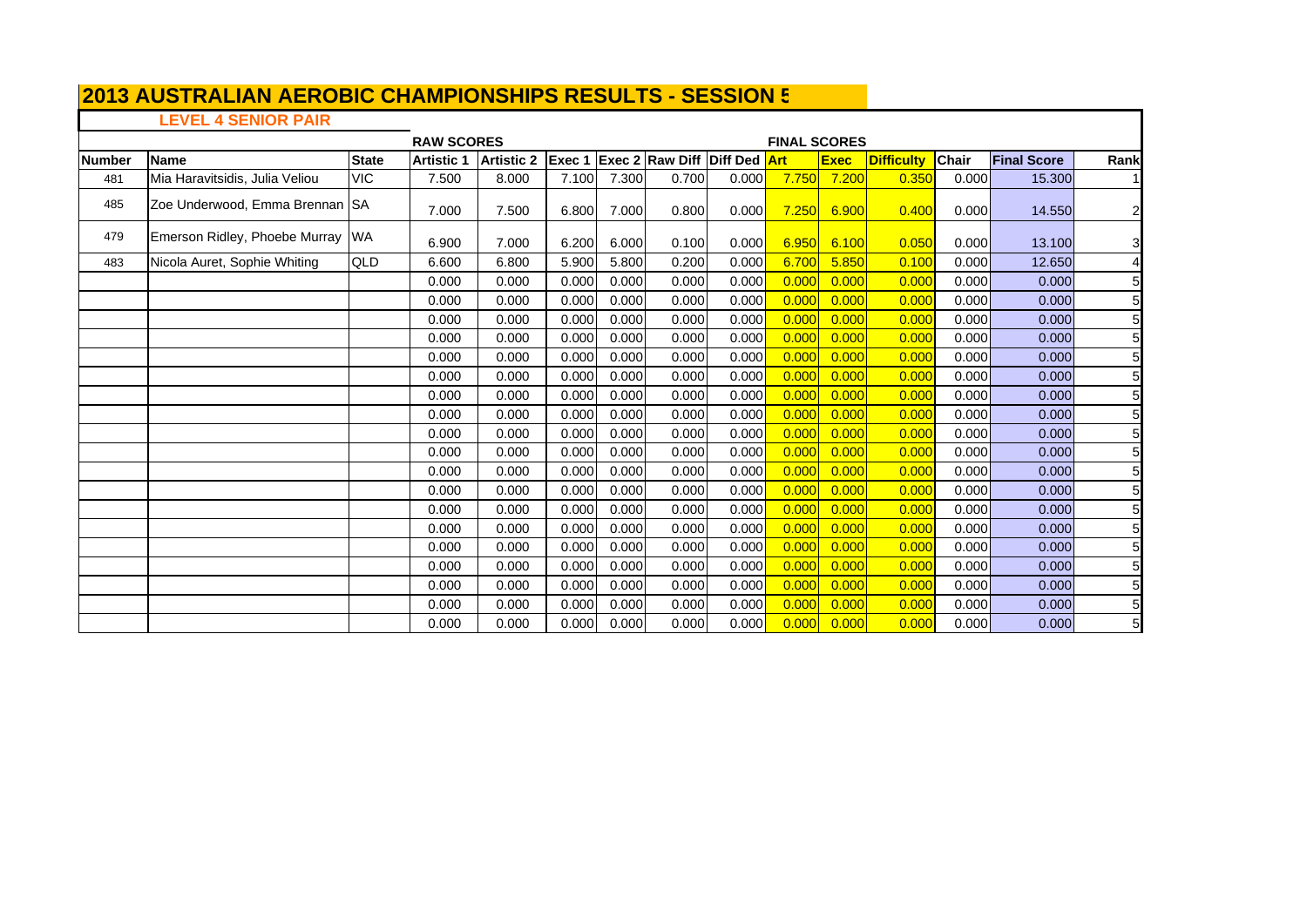## **LEVEL 3 SUB JUNIOR PAIR**

 $\mathsf{r}$ 

|               |                                        |              | <b>RAW SCORES</b> |                                                |       |       |       |       | <b>FINAL SCORES</b> |             |                   |              |                    |                 |
|---------------|----------------------------------------|--------------|-------------------|------------------------------------------------|-------|-------|-------|-------|---------------------|-------------|-------------------|--------------|--------------------|-----------------|
| <b>Number</b> | <b>Name</b>                            | <b>State</b> | <b>Artistic 1</b> | Artistic 2 Exec 1 Exec 2 Raw Diff Diff Ded Art |       |       |       |       |                     | <b>Exec</b> | <b>Difficulty</b> | <b>Chair</b> | <b>Final Score</b> | Rank            |
| 482           | Charlotte Mclaren, Shakira<br>Jefferys | <b>NSW</b>   | 8.200             | 8.100                                          | 5.600 | 6.100 | 0.800 | 0.000 | 8.150               | 5.850       | 0.400             | 0.000        | 14.400             | 11              |
| 492           | Natalija Pavicevic, Amy Waters         | <b>NSW</b>   | 8.000             | 8.100                                          | 5.500 | 5.400 | 0.600 | 0.000 | 8.050               | 5.450       | 0.300             | 0.000        | 13.800             | $\overline{2}$  |
| 488           | Kaitlyn Holden, Isabella Turei         | <b>WA</b>    | 8.200             | 8.000                                          | 5.700 | 5.100 | 0.600 | 0.000 | 8.100               | 5.400       | 0.300             | 0.000        | 13.800             | $\overline{3}$  |
| 486           | Jaina Currie, Shae Mcintosh            | QLD          | 7.500             | 7.600                                          | 5.200 | 5.700 | 0.000 | 0.000 | 7.550               | 5.450       | 0.000             | 0.000        | 13.000             | 4               |
| 484           | Emilee Glover, Olivia Mitchell         | QLD          | 7.300             | 7.600                                          | 4.800 | 5.300 | 0.100 | 0.000 | 7.450               | 5.050       | 0.050             | 0.000        | 12.550             | $\overline{5}$  |
| 490           | Lily Carrick, Sofia Jakobsen           | QLD          | 0.000             | 0.000                                          | 0.000 | 0.000 | 0.000 | 0.000 | 0.000               | 0.000       | 0.000             | 0.000        | 0.000              | 6               |
|               |                                        |              | 0.000             | 0.000                                          | 0.000 | 0.000 | 0.000 | 0.000 | 0.000               | 0.000       | 0.000             | 0.000        | 0.000              | 6               |
|               |                                        |              | 0.000             | 0.000                                          | 0.000 | 0.000 | 0.000 | 0.000 | 0.000               | 0.000       | 0.000             | 0.000        | 0.000              | 6               |
|               |                                        |              | 0.000             | 0.000                                          | 0.000 | 0.000 | 0.000 | 0.000 | 0.000               | 0.000       | 0.000             | 0.000        | 0.000              | 6               |
|               |                                        |              | 0.000             | 0.000                                          | 0.000 | 0.000 | 0.000 | 0.000 | 0.000               | 0.000       | 0.000             | 0.000        | 0.000              | 6               |
|               |                                        |              | 0.000             | 0.000                                          | 0.000 | 0.000 | 0.000 | 0.000 | 0.000               | 0.000       | 0.000             | 0.000        | 0.000              | 6               |
|               |                                        |              | 0.000             | 0.000                                          | 0.000 | 0.000 | 0.000 | 0.000 | 0.000               | 0.000       | 0.000             | 0.000        | 0.000              | 6               |
|               |                                        |              | 0.000             | 0.000                                          | 0.000 | 0.000 | 0.000 | 0.000 | 0.000               | 0.000       | 0.000             | 0.000        | 0.000              | 6               |
|               |                                        |              | 0.000             | 0.000                                          | 0.000 | 0.000 | 0.000 | 0.000 | 0.000               | 0.000       | 0.000             | 0.000        | 0.000              | 6               |
|               |                                        |              | 0.000             | 0.000                                          | 0.000 | 0.000 | 0.000 | 0.000 | 0.000               | 0.000       | 0.000             | 0.000        | 0.000              | 6               |
|               |                                        |              | 0.000             | 0.000                                          | 0.000 | 0.000 | 0.000 | 0.000 | 0.000               | 0.000       | 0.000             | 0.000        | 0.000              | 6               |
|               |                                        |              | 0.000             | 0.000                                          | 0.000 | 0.000 | 0.000 | 0.000 | 0.000               | 0.000       | 0.000             | 0.000        | 0.000              | 6               |
|               |                                        |              | 0.000             | 0.000                                          | 0.000 | 0.000 | 0.000 | 0.000 | 0.000               | 0.000       | 0.000             | 0.000        | 0.000              | 6               |
|               |                                        |              | 0.000             | 0.000                                          | 0.000 | 0.000 | 0.000 | 0.000 | 0.000               | 0.000       | 0.000             | 0.000        | 0.000              | 6               |
|               |                                        |              | 0.000             | 0.000                                          | 0.000 | 0.000 | 0.000 | 0.000 | 0.000               | 0.000       | 0.000             | 0.000        | 0.000              | 6               |
|               |                                        |              | 0.000             | 0.000                                          | 0.000 | 0.000 | 0.000 | 0.000 | 0.000               | 0.000       | 0.000             | 0.000        | 0.000              | 6               |
|               |                                        |              | 0.000             | 0.000                                          | 0.000 | 0.000 | 0.000 | 0.000 | 0.000               | 0.000       | 0.000             | 0.000        | 0.000              | $6 \overline{}$ |
|               |                                        |              | 0.000             | 0.000                                          | 0.000 | 0.000 | 0.000 | 0.000 | 0.000               | 0.000       | 0.000             | 0.000        | 0.000              | $\mathbf 6$     |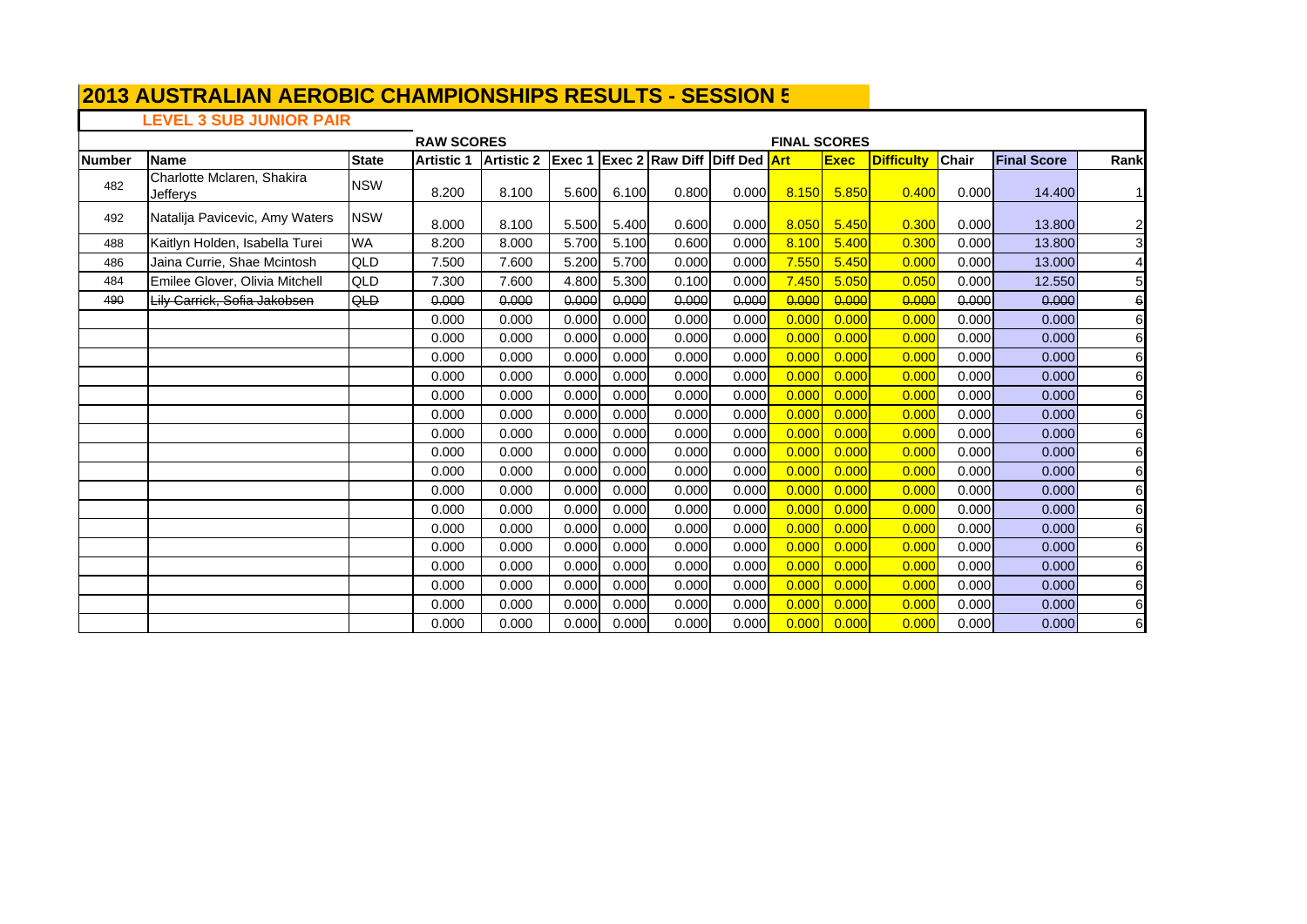# **LEVEL 4 SUB JUNIOR PAIR**

|               |                                     |              | <b>RAW SCORES</b><br><b>FINAL SCORES</b><br> Artistic 2  Exec 1  Exec 2  Raw Diff  Diff Ded <mark> Art</mark> |       |       |       |       |       |       |             |                   |              |                    |                         |
|---------------|-------------------------------------|--------------|---------------------------------------------------------------------------------------------------------------|-------|-------|-------|-------|-------|-------|-------------|-------------------|--------------|--------------------|-------------------------|
| <b>Number</b> | <b>Name</b>                         | <b>State</b> | <b>Artistic 1</b>                                                                                             |       |       |       |       |       |       | <b>Exec</b> | <b>Difficulty</b> | <b>Chair</b> | <b>Final Score</b> | Rank                    |
| 487           | Rebecca Kentwell, Anai Williams QLD |              | 6.300                                                                                                         | 6.700 | 5.900 | 6.200 | 0.500 | 0.000 | 6.500 | 6.050       | 0.250             | 0.000        | 12,800             |                         |
|               |                                     |              | 0.000                                                                                                         | 0.000 | 0.000 | 0.000 | 0.000 | 0.000 | 0.000 | 0.000       | 0.000             | 0.000        | 0.000              | $\overline{2}$          |
|               |                                     |              | 0.000                                                                                                         | 0.000 | 0.000 | 0.000 | 0.000 | 0.000 | 0.000 | 0.000       | 0.000             | 0.000        | 0.000              | $\overline{c}$          |
|               |                                     |              | 0.000                                                                                                         | 0.000 | 0.000 | 0.000 | 0.000 | 0.000 | 0.000 | 0.000       | 0.000             | 0.000        | 0.000              | $\overline{2}$          |
|               |                                     |              | 0.000                                                                                                         | 0.000 | 0.000 | 0.000 | 0.000 | 0.000 | 0.000 | 0.000       | 0.000             | 0.000        | 0.000              | $\overline{c}$          |
|               |                                     |              | 0.000                                                                                                         | 0.000 | 0.000 | 0.000 | 0.000 | 0.000 | 0.000 | 0.000       | 0.000             | 0.000        | 0.000              | $\overline{2}$          |
|               |                                     |              | 0.000                                                                                                         | 0.000 | 0.000 | 0.000 | 0.000 | 0.000 | 0.000 | 0.000       | 0.000             | 0.000        | 0.000              | $\overline{c}$          |
|               |                                     |              | 0.000                                                                                                         | 0.000 | 0.000 | 0.000 | 0.000 | 0.000 | 0.000 | 0.000       | 0.000             | 0.000        | 0.000              | $\overline{c}$          |
|               |                                     |              | 0.000                                                                                                         | 0.000 | 0.000 | 0.000 | 0.000 | 0.000 | 0.000 | 0.000       | 0.000             | 0.000        | 0.000              | $\overline{c}$          |
|               |                                     |              | 0.000                                                                                                         | 0.000 | 0.000 | 0.000 | 0.000 | 0.000 | 0.000 | 0.000       | 0.000             | 0.000        | 0.000              | $\overline{2}$          |
|               |                                     |              | 0.000                                                                                                         | 0.000 | 0.000 | 0.000 | 0.000 | 0.000 | 0.000 | 0.000       | 0.000             | 0.000        | 0.000              | $\overline{c}$          |
|               |                                     |              | 0.000                                                                                                         | 0.000 | 0.000 | 0.000 | 0.000 | 0.000 | 0.000 | 0.000       | 0.000             | 0.000        | 0.000              | $\overline{c}$          |
|               |                                     |              | 0.000                                                                                                         | 0.000 | 0.000 | 0.000 | 0.000 | 0.000 | 0.000 | 0.000       | 0.000             | 0.000        | 0.000              | $\overline{c}$          |
|               |                                     |              | 0.000                                                                                                         | 0.000 | 0.000 | 0.000 | 0.000 | 0.000 | 0.000 | 0.000       | 0.00C             | 0.000        | 0.000              | $\overline{c}$          |
|               |                                     |              | 0.000                                                                                                         | 0.000 | 0.000 | 0.000 | 0.000 | 0.000 | 0.000 | 0.000       | 0.000             | 0.000        | 0.000              | $\overline{c}$          |
|               |                                     |              | 0.000                                                                                                         | 0.000 | 0.000 | 0.000 | 0.000 | 0.000 | 0.000 | 0.000       | 0.000             | 0.000        | 0.000              | $\overline{2}$          |
|               |                                     |              | 0.000                                                                                                         | 0.000 | 0.000 | 0.000 | 0.000 | 0.000 | 0.000 | 0.000       | 0.000             | 0.000        | 0.000              | $\overline{c}$          |
|               |                                     |              | 0.000                                                                                                         | 0.000 | 0.000 | 0.000 | 0.000 | 0.000 | 0.000 | 0.000       | 0.000             | 0.000        | 0.000              | $\overline{c}$          |
|               |                                     |              | 0.000                                                                                                         | 0.000 | 0.000 | 0.000 | 0.000 | 0.000 | 0.000 | 0.000       | 0.000             | 0.000        | 0.000              | $\overline{c}$          |
|               |                                     |              | 0.000                                                                                                         | 0.000 | 0.000 | 0.000 | 0.000 | 0.000 | 0.000 | 0.000       | 0.000             | 0.000        | 0.000              | $\overline{\mathbf{c}}$ |
|               |                                     |              | 0.000                                                                                                         | 0.000 | 0.000 | 0.000 | 0.000 | 0.000 | 0.000 | 0.000       | 0.000             | 0.000        | 0.000              | $\overline{2}$          |
|               |                                     |              | 0.000                                                                                                         | 0.000 | 0.000 | 0.000 | 0.000 | 0.000 | 0.000 | 0.000       | 0.000             | 0.000        | 0.000              | $\overline{\mathbf{c}}$ |
|               |                                     |              | 0.000                                                                                                         | 0.000 | 0.000 | 0.000 | 0.000 | 0.000 | 0.000 | 0.000       | 0.000             | 0.000        | 0.000              | $\overline{c}$          |